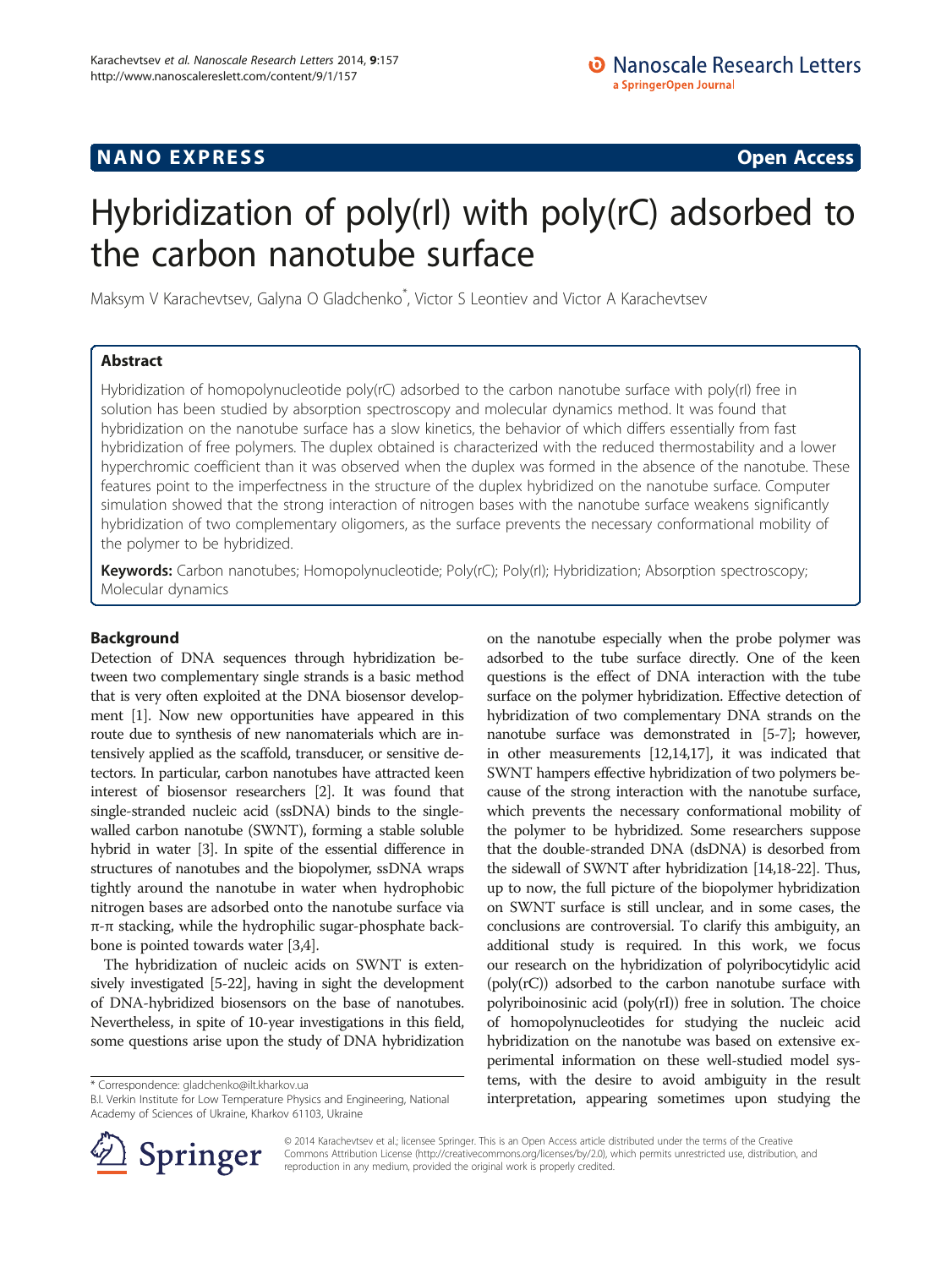heterogeneous base sequence. Homopolynucleotides are often used to study biopolymer adsorption on the nanotube; in particular, these polymers reveal various affinities to the carbon surface, depending on their rigidity [\[23](#page-7-0)]. Moreover, homopolynucleotides are the most suitable systems to study association of complementary strands since this bimolecular second-order reaction occurs quite rapidly [[24](#page-7-0)]. The substantial argument is the relatively low costs of homopolynucleotides as often this factor becomes a stumbling block in the way of practical application.

There is also another significant problem which has encouraged the choice of these polymers. Doublestranded poly(rI)∙poly(rC) plays an important biological role in the activation of the human innate immune system and adaptive immune responses, and triggers directly apoptosis in cancer cells [[25,26\]](#page-7-0). On other hand, it was also shown that a SWNT-modified DNA probe has increased self-delivery capability and intracellular biostability when compared to free DNA probes [[27\]](#page-7-0). In addition, as carbon nanotubes are an effective drug delivery scaffold, their combination with poly(rI)∙poly(rC) may find new applications in clinical practice.

To study the hybridization of  $poly(rI)$  with  $poly(rC)$  on the carbon nanotubes, in this work, we try to combine experiments (UV absorption spectroscopy) and computer modeling (molecular dynamics method).

# Methods

# Materials

Potassium salts of  $poly(rC)$ ,  $poly(rI)$ , and duplex poly (rI)∙poly(rC) (Sigma-Aldrich, St. Louis, MO, USA) were used as received. The polymers were dissolved in 0.01 M Na<sup>+</sup> cacodylate buffer (pH 7) (Serva, Heidelberg, Germany) with 0.06 M NaCl, and 0.2 mM  $Na<sub>2</sub>EDTA$  (Sigma). For the buffer preparation, the ultrapurified water with resistivity of 18 MΩ∙cm−<sup>1</sup> obtained from Millipore Super-Q system (Millipore Co., Billerica, MA, USA) was used. The concentration of polynucleotide phosphates ([P]) was determined spectrophotometrically using the molar extinction coefficients: poly(rC),  $\varepsilon_{268}$  = 6,300 M<sup>-1</sup>·cm<sup>-1</sup> [[28,29](#page-7-0)]; poly(rI),  $\varepsilon_{248} = 10,100 \text{ M}^{-1} \cdot \text{cm}^{-1}$  [\[30\]](#page-7-0); and poly(rI) $\cdot$ poly(rC),  $\varepsilon_{260} = 4,800 \text{ M}^{-1} \cdot \text{cm}^{-1}$  [\[31\]](#page-7-0). Purified HiPCO® single-walled carbon nanotubes were purchased from Unidym (Sunnyvale, CA, USA).

For preparing poly(rC):SWNT conjugates, carbon nanotubes were mixed with an aqueous solution of poly (rC) at 1.2:1 mass ratio. The initial concentration of SWNTs was  $\approx 200$  mg/l. The samples were ultrasonicated for 40 min (1 W, 44 kHz) in an ice-water bath by using a USDN-2 T probe sonicator (Selmi Inc., Sumy, Ukraine). After 40 min of sonication, the RNA solution contains fragments, the lengths of which were within 100 to 300 nucleotides. Influence of the ultrasound exposure time on the length of DNA fragments was investigated by agarose gel-electrophoresis according to the procedure described in [[32\]](#page-7-0). After sonication, the suspension was centrifuged at  $70,000$  g for 1 h; then, the supernatant was decanted and dialyzed (dialysis tubing with a molecular weight cutoff of 13 to 14 kDa) against the buffer solution for 36 h to remove free polynucleotides which did not adsorb to SWNTs.

In the next step, poly(rC):SWNT conjugates were hybridized with the complementary poly(rI) in buffer solution by mixing equimolar amounts ((1 ÷ 6) ×  $10^{-5}$  M [P]) of fragmented polymers in buffer with those adsorbed to the nanotube surface. For comparison, under identical conditions (including the preliminary ultrasound treatment for 40 min), the hybridization of free polymers was carried out, too. We selected the temperature equal to  $20^{\circ}$ C for poly(rI) and poly(rC) hybridization on the basis of the fact that the maximum rate of this process occurs at a temperature of about 25°C lower than the melting temperature  $(T<sub>m</sub>)$  for the duplex [[33\]](#page-7-0). The temperature of the helix-coil transition in poly(rI)∙poly(rC) has been determined earlier [\[34\]](#page-7-0) as  $T_m \approx 57$ °C. Also, it was shown that the melting temperature of the duplex hybridized onto the nanotube decreases in comparison with that of the free one [\[17](#page-7-0)]. As the bell-shaped curve relating hybridization rate and temperature is broad, with a rather flat maximum from about 16°C to 32°C below  $T_m$ , the temperature equal to 20°C is the optimal value.

### Absorption spectroscopy

Differential UV-visible absorption spectroscopy was used for analysis of structural changes in polynucleotides at their interaction with carbon nanotubes. Absorbance measurements and melting experiments were carried out on spectrophotometer Specord M40 (Carl Zeiss, Jena, Germany) using 1-cm path length quartz cuvettes. Temperature dependences of the increase in the optical density  $(\Delta A(T))$  of polynucleotides were measured by means of a two-cuvette differential arrangement - one cuvette in each channel of the spectrophotometer. Both cuvettes contained the identical concentration of polynucleotide solutions or of polynucleotide:SWNT suspensions. The reference cell was thermostated within  $20 \pm$ 0.5°C; the working one was heated at the rate of 0.25°C/ min. The buffer polymer solution and suspension with nanotubes were vacuum-degassed prior to melting experiments to minimize the bubble formation at high temperatures. Melting curves of poly(rI)∙poly(rC) (free or bonded with nanotubes) were measured at  $\lambda = 248$  nm as  $h(T) = \Delta A(T)/A_0$  where  $A_0$  is the optical absorption of the folded (initial) polymer,  $\Delta A$  is determined as  $\Delta A =$  $(A - A_0)$ , and  $h(T)$  is the hyperchromic coefficient. Hybridization of poly(rI) with poly(rC) in solution or on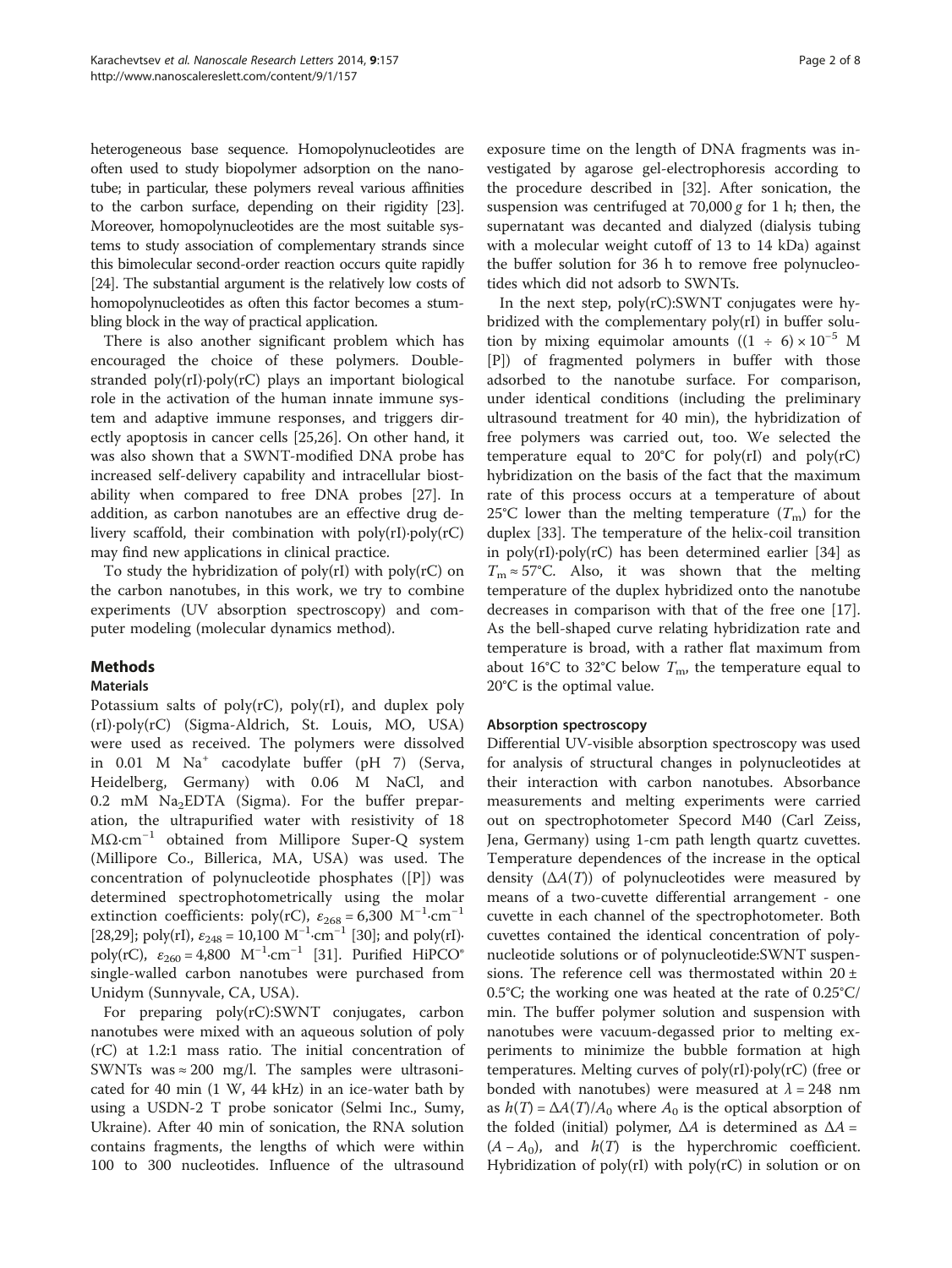nanotubes was monitored through the UV optical absorption decrease (at  $\lambda_{\text{max}} = 248 \text{ nm}$ ) which is usually observed after the formation of the double-stranded helix (the so-called hypochromic effect which is opposite to the hyperchromic one).

#### Molecular dynamics simulation

The formation of hybrid  $r(C)_{25}$  with SWNT was simulated by the molecular dynamics method. For this purpose, the program package NAMD [\[35\]](#page-7-0) was employed with Charmm27 force field parameter set [\[36](#page-7-0)]. Before starting the simulation, the oligonucleotide (in Aconformation) was located near the nanotube surface. Twenty-five  $Na<sup>+</sup>$  ions were added to the system for neutralization of the charge on the sugar-phosphate backbone. SWNT was selected as a zigzag (16,0) nanotube. Its length and diameter were 11.0 and 1.122 nm, respectively. SWNT atoms were uncharged. For modeling, periodical boundary conditions were provided (box's size 50 Å  $\times$  140 Å  $\times$  65 Å). Hybrid was embedded in water (more than  $14,000$  H<sub>2</sub>O molecules). The system was minimized during 1,000 steps (with 1-fs time step) and then modeled during 50 ns (time step was also 1 fs). The first 2 ns of simulation time was considered as an equilibration step; this time was not taken into account for data analysis. In our simulations, NPT ensemble was used. Isobaric-isothermal ensemble (NPT) is characterized by a fixed number of atoms,  $N$ , a fixed pressure,  $P$ , and a fixed temperature, T. The temperatures and pressures in the periodic boxes were 343 K and 1 atm, respectively. The temperature of the simulated system was selected in accordance with our earlier results [[37\]](#page-7-0) indicating that the temperature growth increases the rate of achieving the energetically more favored conformation of oligomer on the nanotube mainly because of the destruction of nitrogen base self-stacking. As a result, this makes easier the process of the oligomer wrapping around the nanotube. The temperature rise in the moderate range increases the hybridization rate, too [[38\]](#page-7-0).

After 50 ns modeling, free  $r(I)_{10}$  (in A-conformation) was added to the system. Ten Na<sup>+</sup> ions were added to the system for neutralization of the charge on the  $r(I)_{10}$ . Temperature, pressure, and periodic boundary conditions were the same as in the case of the previous modeling. Interaction energies were calculated by the NAMD Energy Plugin (version 1.3) which was implemented in the VMD program package [\[39\]](#page-7-0).

#### Results and discussion

#### Spectroscopic investigation of poly(rI) hybridization with poly(rC)

At first, we have studied the hybridization of fragmented poly(rI) and poly(rC) in aqueous solution to compare this process with the polymer hybridization on the nanotube surface. At neutral pH and middle ionic strengths (0.07 M Na<sup>+</sup>) of solution, poly(rC) forms with poly(rI) the doublestranded helix in which Watson-Crick base pairs have two hydrogen bonds between hypoxanthine of one strand and cytosine of the opposite strand (Figure 1) [[31](#page-7-0)].

Figure [2](#page-3-0) (curve 1) shows the time dependence of the hypochromic coefficient for the duplex of two homopolymers upon its formation, starting from the mixing of poly(rI) and poly(rC) solutions. Note that the decrease of this coefficient indicates the appearance of double-stranded (ds-) poly(rI)∙ poly(rC) in aqueous solution. As follows from this dependence, poly(rI)∙poly(rC) formation in solution is characterized with two stages: very fast kinetics in the initial time (nucleation and growth of helical regions, according to [[40](#page-7-0)]) and very slow final phase. So, immediately after mixing of two polymer solutions (during approximately 30 s), about 50% of the base pairs (from all possible pairs) are formed, and then within the next 3 min, their number reaches 93% (Figure [2](#page-3-0), curve 1). The final phase is characterized with a slow rate of polymer hybridization; so for 5 h, the number of pairs increases only by 5%. In this time period, the relaxation processes in irregular parts of the polymer like the loop occur [\[40,41](#page-7-0)]. It should be noted that, within 24 h after mixing of initial solutions, the hypochromic coefficient reaches its maximal value ( $h_{\text{max}} = 0.425$ ). The fraction of bases in the double-stranded form (the degree of hybridization) can be obtained by using the simple ratio ( $h_t/h_{\text{max}}$ ) in which the hypochromic coefficient at any time  $(h_t)$  is compared with its maximal value.

To confirm the formation of the poly(rI)∙рoly(rC) duplex under these experimental conditions, we melted this polymer obtained after the hybridization (Figure [3](#page-3-0), curve 1). As a result, we observed an S-like temperature dependence of light absorption (Figure [3,](#page-3-0) curve 1) that is evidence of the helix-coil transition in ds-RNA obtained due to hybridization. The melting temperature  $(T_{\rm m})$  of the hybridized poly(rI)∙poly(rC) was found at 52.5°C.  $T_m$ is a standard measure of the solution thermodynamic stability of the duplex of nucleic acids, which is defined as a temperature at which the hypochromic coefficient reaches half of its value. This temperature also indicates

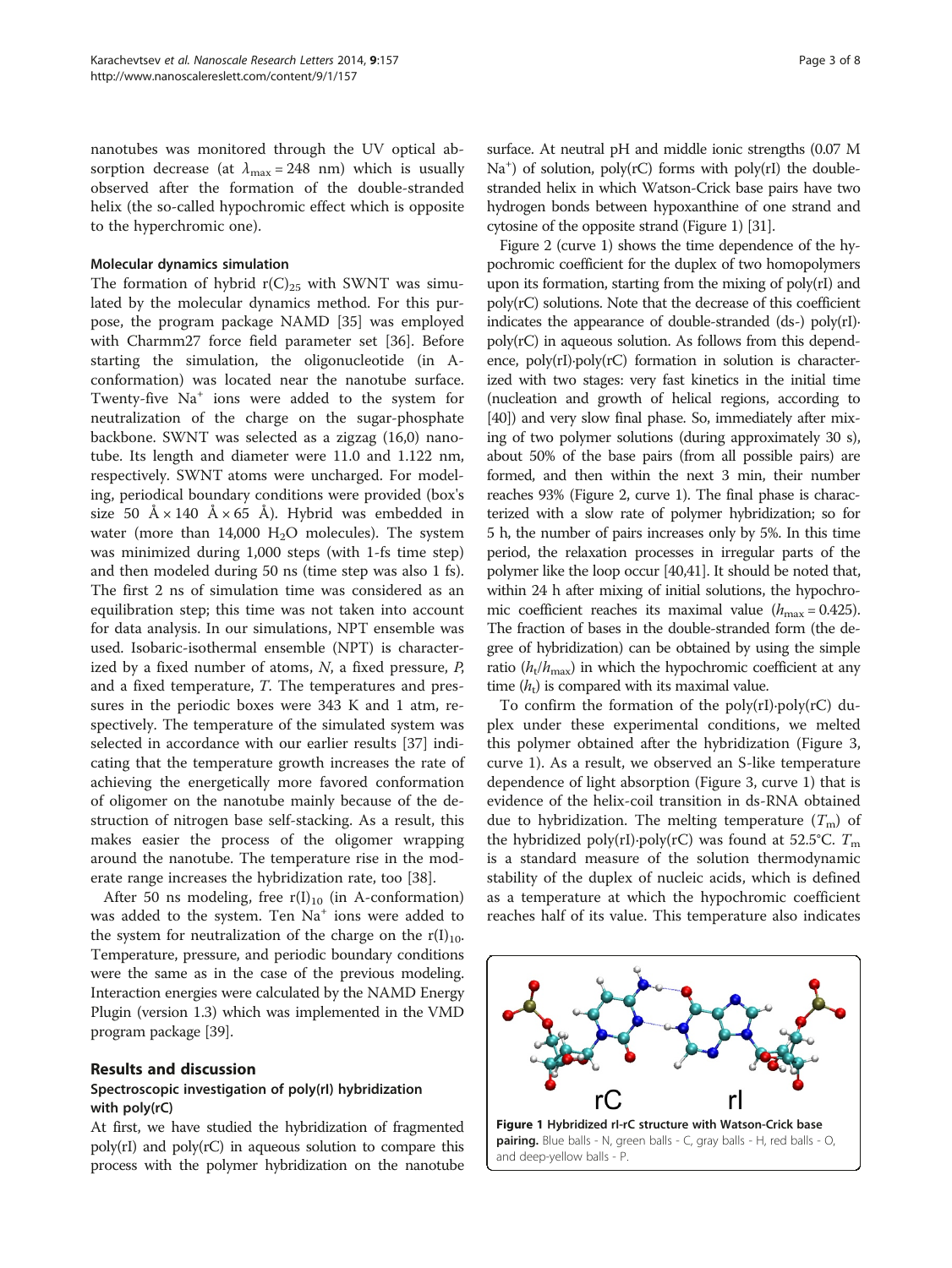<span id="page-3-0"></span>

the coexistence of half of the polymer in the duplex and in single strands.

We compared also the melting curve of hybridized poly(rI)∙poly(rC) with the curve obtained for the initial duplex poly(rI)∙рoly(rC) (Figure 3, curve 2). It turned out



that the melting curve of the last polymer is shifted to a higher temperature.  $T_m$  value for this polymer is 57.7°C. It means that the thermostability of hybridized poly(rI)∙ poly(rC) is reduced in comparison with that of the initial duplex poly(rI)∙poly(rC), while hyperchromic coefficients taken for the both curves almost coincide. In our opinion, the main reason of the thermostability decrease of the hybridized polymer is conditioned with polymer fragmentation caused by ultrasonication. As a result, poly(rI) and poly(rC) are shortened to fragments with 100 to 300 nucleotides in length. Due to some distribution in the length, the duplexes obtained after hybridization are characterized with the presence of dangling ends composed of single strands. This state manifests itself in the melting curve [[42\]](#page-7-0), the shape of which acquires the slight slope in the low-temperature part and the broadening of helix  $\rightarrow$  coil transition in comparison with the initial duplex (18°C vs 8°C). Note that there is a difference in absolute values of hypochromic (Figure 2, curve 1) and hyperchromic (Figure 3, curve 1) coefficients. This difference disappears after taking into account the contribution of the hyperchromic effect of the ordered poly(rC) in the total hyperchromic coefficient at heating [[43](#page-7-0)]. The similar contribution of poly(rI) in this melting curve is insignificant because this polymer is characterized with base disordering even at room temperature [[23\]](#page-7-0).

#### Hybridization of free poly(rI) with poly(rC) adsorbed to SWNT

Hybridization kinetics of poly(rI) with poly(rC) adsorbed to the nanotube surface (poly( $rC$ )<sup>NT</sup>) is different from that observed for free polymers by a smaller value of the hypochromic coefficient, although shapes of time dependences are similar (Figure 2, curve 2). In the fast stage of kinetics, about 40% of base pairs are formed after the first 80 s. Comparing the times taken for the formation of 50% of base pairs  $(t_{1/2})$ , we found a slowdown of hybridization kinetics of polymers on the nanotube of 80 times ( $t_{1/2} \approx 40$  min), compared to the hybridization kinetics of free polymers in solution for which  $t_{1/2}$  was 30 s. Then, the kinetic of this process becomes linear with time, so that for approximately 4.5 h, the number of base pairs increases by 10% and runs up to 60% that corresponds to the hypochromic coefficient of 0.25. It should be noted that by this time, the hybridization process slows down, and for the following 19 h, the increase in the number of base pairs was no more than 22%. For 24 h, the total part of hybridized pairs was about 82% that resulted from a value of the hypochromic coefficient equal to 0.35. Similar time dependence was observed for kinetics of dsDNA formed with 20-bases linear DNAs on SWNT [[18\]](#page-7-0). Slowing down of kinetics in the final stage is due to the steric constraints that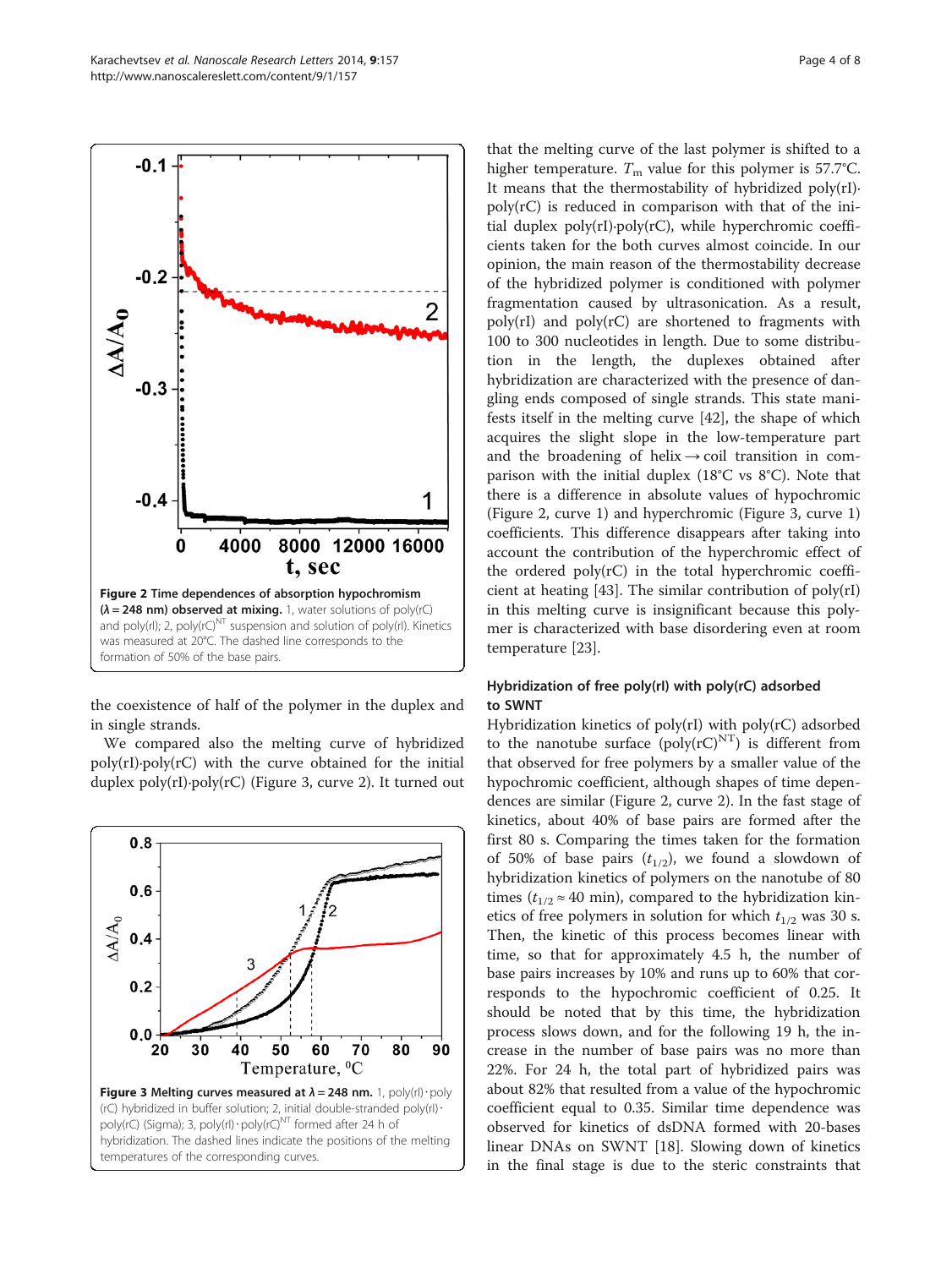<span id="page-4-0"></span>inhibit the formation of hydrogen-bonded cytosinehypoxanthine pairs and block zippering process [\[44,45](#page-7-0)]. Similar behavior of hybridization kinetics of two complementary DNAs (or RNAs) on the nanotube was observed earlier [[6,](#page-6-0)[17\]](#page-7-0).

The melting curve of  $poly(rI) \cdot poly(rC)^{NT}$  after 24-h hybridization is shown in Figure [3](#page-3-0) (curve 3). It should be noted that upon poly(rC) adsorption onto the nanotube, the self-stacking of bases is lost [[23\]](#page-7-0), and therefore, the contribution of poly(rC) hyperchromicity is practically absent, and curve 3 represents mainly destruction of  $poly(rI) \cdot poly(rC)^{NT}$  doublestranded parts. Comparing melting curves 1 and 3 (Figure [3\)](#page-3-0), we can see that the duplex hybridized on the tube is characterized with a lower thermal stability  $(T_m = 38^{\circ} \text{C})$ . Also, the form of the melting curve 3 changes essentially (the curve becomes more flat), the temperature interval of the transition increases ( $\Delta T \approx$ 27°C), and the hyperchromic coefficient lowers ( $h \approx$ 0.37). Similar behavior was observed for hybridization of poly(rU) with poly(rA) adsorbed to SWNT [[17\]](#page-7-0). It should be noted that upon heating, some part of poly (rC) and, in a smaller extent, of poly(rI) bases can unstack from the surface. This process can contribute to the hyperchromic effect [[4\]](#page-6-0). Lower thermal stability was observed for decamers hybridized on the individual carbon nanotube [\[15](#page-7-0)] and for DNA linked to gold nanoparticles [[46\]](#page-7-0). Most likely, the decrease of the thermal stability of the double-stranded polymer hybridized on the solid surfaces or nanoparticles is a general observation, which occurs due to interactions between the polymers and the surface.

A lower value of the hyperchromic coefficient and a broad interval of the helix-coil transition which starts actually from room temperatures point to the heterogeneity of the double-helical structure hybridized on the carbon nanotube surface. DNA melting at room temperature indicates the presence of very short unstable sections in the duplex structure. Obviously, such a heterogeneity in the poly(rI)⋅poly(rC)<sup>NT</sup> structure is a result of the strong polymer interaction with the nanotube surface, which makes difficult the successive hybridization along the whole polymer length. The small value of the hyperchromic coefficient indicates that a part of the bases does not take part in hybridization and other ones form defective base pairs distorted with the curvature of the nanotube surface on which hybridized pairs do not reach the conformation with the optimal energy. It is likely that in this case, only one H-bond is created between nitrogen bases [[17](#page-7-0)]. Of course, the presence of only one H-bond does not decrease directly the stacking and hyperchromic coefficient of the duplex. However, weak base pairing because of the missing second H-bond may result in larger twisting of bases in the pair and, in turn, in the decrease of stacking between the neighbors along chain bases.

# Simulation of hybridization between  $r(1)<sub>10</sub>$  and  $r(C)<sub>25</sub>$ adsorbed to SWNT  $(r(C)_{25}^{NT})$

We have studied the hybridization process of two complementary homooligonucleotides on the nanotube surface, employing the molecular dynamics method. For hybridization, two complementary homooligonucleotides,  $r(C)_{25}$  and  $r(I)_{10}$ , were selected. At the beginning of simulation,  $r(C)_{25}$  was placed near the zigzag nanotube (16,0) and its adsorption was modeled for 50 ns. As it was mentioned above, these two oligomers differ from one another with the degree of base ordering, and as a result, they have different rigidities of the polymeric chains [\[23](#page-7-0)]. Earlier simulation of such oligomer adsorption onto the nanotube surface showed that the rigid oligomer  $r(C)_{25}$  turns spontaneously around the tube with a big pitch (Figure 4), and the flexible  $r(I)_{25}$  is placed more compactly on the tube, forming a stable loop that is apart from the nanotube [[23\]](#page-7-0). The first oligomer has a higher energy of binding with the tube than the flexible one (325 kcal/mol vs 250 kcal/mol). After 50-ns modeling of spontaneous adsorption of  $r(C)_{25}$ onto the nanotube (at 343 K), 19 cytosines (from 25) were stacked with the nanotube surface.

After  $r(C)_{25}$  adsorption, the complementary oligomer  $r(I)_{10}$  was located near the hybrid prepared and then the system was modeled for the next 50 ns. To accelerate the hybridization process, r(I)<sub>10</sub> was moved to r(C)<sub>25</sub><sup>NT</sup>

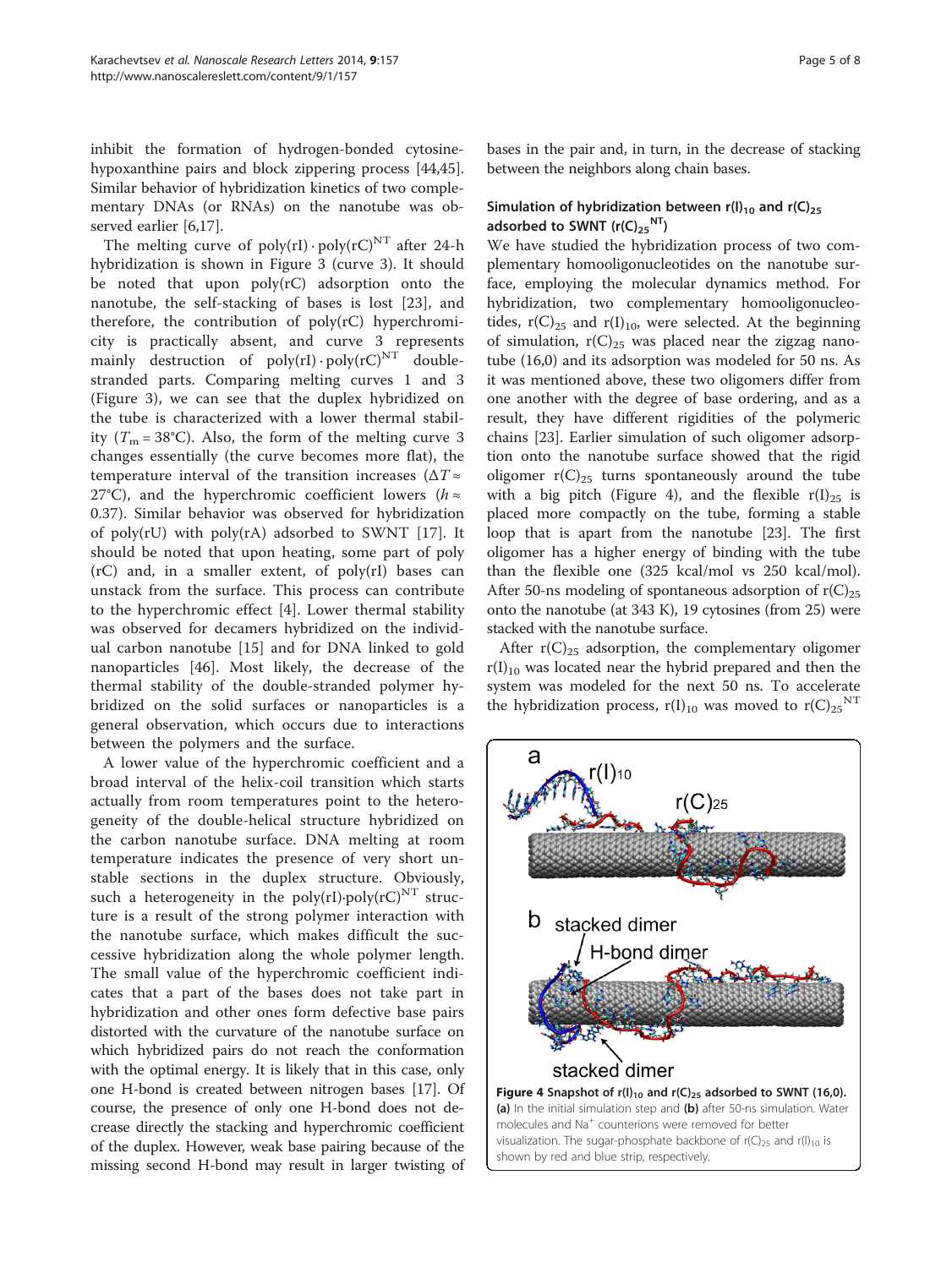from the side of one of its ends (Figure [4\)](#page-4-0). The starting structure of  $r(I)_{10}$  was ordered in A-form. Upon simulation, this oligomer approaches the nanotube and interacts both with the nanotube surface and with  $r(C)_{25}$ . The dynamics of interactions between components can be observed in Figure 5 which demonstrates changes in the interaction energy between different components of the system with time.

At first, we consider changes in the energy of interactions between  $r(I)_{10}$  and SWNT surface (Figure 5). A notable energy increment takes place after 5 ns of simulation when the oligomer approaches the nanotube and two or three bases (hypoxanthines) are adsorbed on its surface. At the same time, the binding energy of components of the complex reaches approximately 32 kcal/ mol. The next energy growth (up to about 60 kcal/mol) takes place after 15 ns when the whole oligomer comes nearer to the nanotube, and this chain is placed practically transversely to the nanotube axis. However, the further simulation does not result in the increase of this energy value. It should be noted that  $r(I)_{10}$  oligomer moving along the tube is prevented by  $r(C)_{25}$  adsorbed earlier onto the nanotube, the conformation of which changes insignificantly with time.

Now we consider how the energy of the interaction between two oligomers depends on simulation time (Figure 5). First of all, we note the wide range of fluctuations in the interaction energy. Already at the beginning of simulation, the interaction energy reaches about 30 kcal/mol for a short time  $( $1 \text{ ns}$ ), and then the energy varies in the range of 10$ to 30 kcal/mol with time. At 5 ns, the interaction between these oligomers weakens, approaching to the zero energy value, but then becomes stronger, mainly due to the appearance of the stacking dimer formed with the pair of cytosine-hypoxanthine. It should be noted that such a

dimer is created several times and disrupted during modeling as heat vibrations of these two components exceed (or are close to) the value of the energy of their binding. This results in the absence of the interaction between oligomers in the 15- to 30-ns interval. Nevertheless, after 35 ns, the interaction between  $r(C)_{25}^{NT}$  and  $r(I)_{10}$  begins to rise monotonically. First of all, cytosine-hypoxanthine stacking dimer is formed again, and at 44 ns, the cytosinehypoxanthine flat dimer bound with two H-bonds is formed on the nanotube (Figure 5). Besides, at 50 ns, the stacking trimer hypoxanthine-cytosine-hypoxanthine is created, too (Figure 5). Note that these stacking complexes are formed at  $r(C)_{25}$ <sup>NT</sup> and  $r(I)_{10}$  ends, and this is readily explained as oligomer ends are more flexible. This mobility promotes the formation of the energetically favorable structures between two oligomers and facilitates the hybridization between them.

Thus, the hybridization process of two complementary oligomers on the nanotube surface occurs rather slowly, and we understand that the time scale taken is not enough to obtain complete statistics of this process. To observe the result of the hybridization, significant time (greatly more than 100 ns) is required. However, we believe that this time scale (up to 50 ns) is enough to describe at least the qualitative trend of the hybridization on the nanotube surface. This process is hindered with strong interaction of every oligomer with the nanotube surface. The polymer flexibility is necessary for quickly finding the most energetically favorable position between bases of two polymers, which results in the formation of H-bonded dimer.

From comparison of two processes (the base adsorption and hybridization) presented in Figure 5, it follows that the first one is more stable; after the base adsorption on the tube surface, the base desorption does not

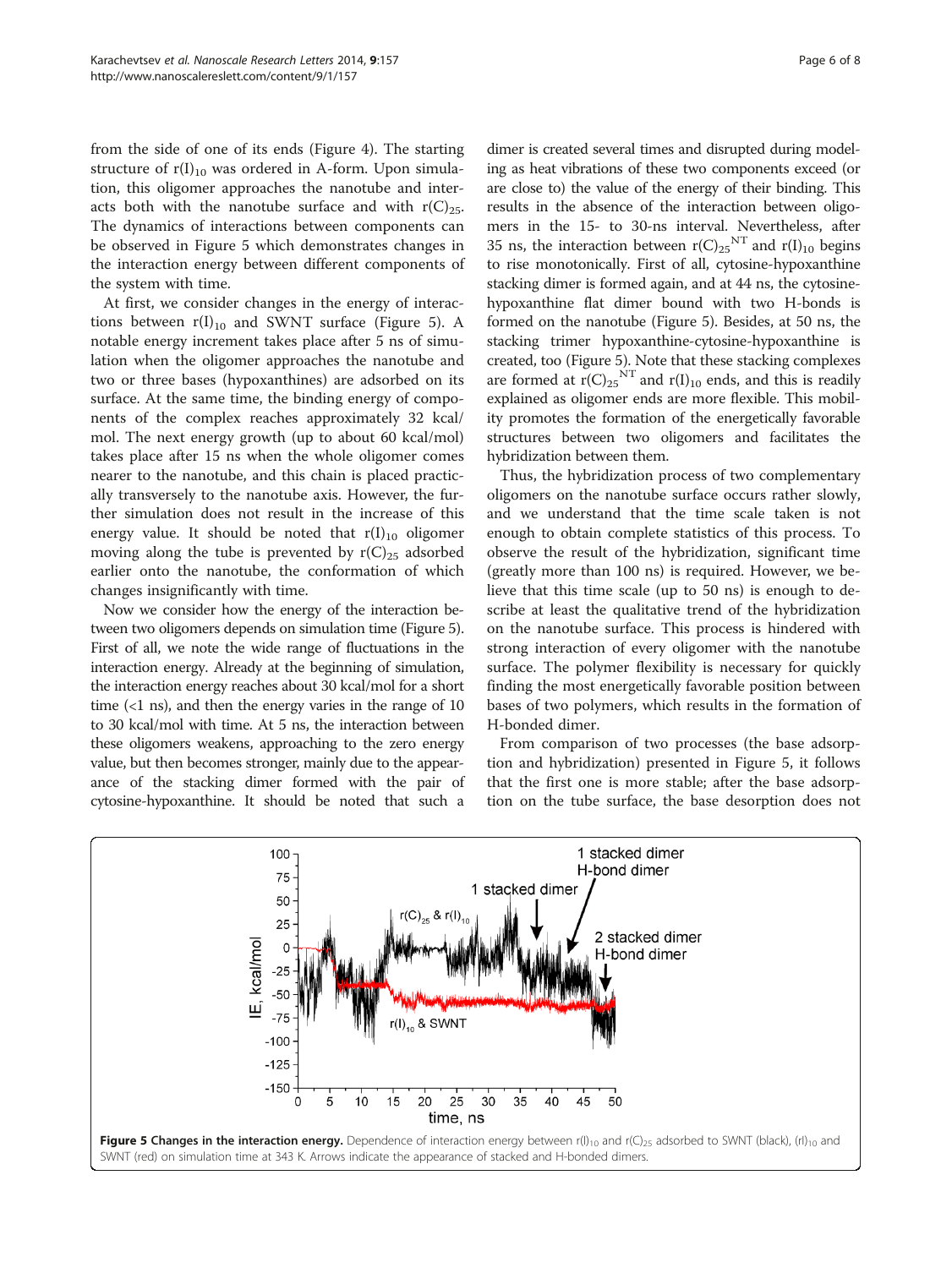<span id="page-6-0"></span>occur practically. While the hybridization is characterized by unstability of formed dimers which dissociate lightly and to stabilize this process, additional conditions (e.g., cooperativity or an additional interaction) are necessary. Besides, the formation of stacking structures of H-bonded dimers is hindered by the nanotube surface. In the free duplex, the stacking interaction stabilizes the new H-bonded dimer strongly and prevents its following decomposition, and this, in its turn, strengthens the double strand. To organize such stacking structures, the plane of H-bonded dimer must detach from the nanotube surface. But this step is prevented with strong π-π stacking interaction of bases with the nanotube surface. Besides, the curved nanotube surface distorts the plane of the dimer formed, and this weakens the H-bonded energy of the dimer. Thus, based on the above factors, it can be concluded that hybridization of two complementary oligomers on the nanotube is complicated because of their strong interaction with the nanotube surface. Formed on the curved nanotube surface, the H-bonded dimer is of weaker binding energy than the dimer created under usual conditions without surface.

### Conclusion

Hybridization of poly(rC) which is adsorbed to the carbon nanotube surface and free poly(rI) is hampered because of the strong surface-polymer interaction. Poly(rI) hybridization with poly $({rC})^{NT}$  is characterized with a slow kinetics, the behavior of which differs essentially from hybridization of free polymers. The formation of double-stranded poly(rI)⋅poly(rC)<sup>NT</sup> is confirmed with the appearance of the S-like form of its melting curve representing the temperature dependence of the intensity of UV absorption. But parameters of this dependence differ substantially from those of free poly(rI)∙poly (rC): the melting temperature is decreased by 14°C, and the temperature range of helix  $\rightarrow$  coil transition became wider essentially, starting practically from room temperature. In addition to it, the duplex on the nanotube is characterized with a lower hyperchromic coefficient. All these results indicate that the hybridization of two complementary homopolynucleotides occurs with deviation from the regular structure which is characterized by Watson-Crick pairing of bases. The spectral observation of defective hybridization on the carbon nanotube surface conformed to the results of computer simulation of this process. It was revealed that the strong interaction of nitrogen bases with the nanotube surface significantly weakens hybridization of two complementary oligomers, as the surface prevents the necessary conformational changes of the polymer to be hybridized. Also, computer simulation showed that before the nitrogen bases of two strands begin to form dimers (H-bonded or stacked ones), the free oligomer is adsorbed effectively to the nanotube surface, while dimers formed with bases of two strands are unstable and characterized with the hybridization/dissociation process.

The modeling results and their following discussion allow us to conclude that, upon the genosensor development employing nanotubes, the direct polymer adsorption onto the nanotube surface should be avoided.

#### Competing interests

The authors declare that they have no competing interests.

#### Authors' contributions

MVK, GOG, and VAK conceived the present study. VSL prepared the samples. GOG performed the spectroscopic experiments. MVK and GOG processed the experimental data. MVK carried out the molecular dynamics simulation and analysis. VAK supervised the project. All authors contributed significantly to the discussions and to the manuscript writing. All authors read and approved the final manuscript.

#### Acknowledgements

The authors acknowledge the financial supports of this study by NAS of Ukraine Grant 0114U001070; this study was partly supported by State Fund for Fundamental Researches of Ukraine (Grant N 54.1/044).

#### Received: 9 December 2013 Accepted: 21 March 2014 Published: 1 April 2014

#### References

- 1. Wilner OI, Willner I: Functionalized DNA nanostructures. Chem Rev 2012, 112:2528–2556.
- 2. Boghossian AA, Zhang J, Barone PW, Reuel NF, Kim J-H, Heller DA, Ahn J-H, Hilmer AJ, Rwei A, Arkalgud JR, Zhang CT, Strano MS: Near-infrared fluorescent sensors based on single-walled carbon nanotubes for life sciences applications. Chem Sus Chem 2011, 4:848-863.
- 3. Zheng M, Jagota A, Semke ED, Diner BA, Mclean RS, Lustig SR, Richardson RE, Tassi NG: DNA-assisted dispersion and separation of carbon nanotubes. Nat Mater 2003, 2:338–342.
- 4. Karachevtsev VA: Photophysical properties of SWNT interfaced with DNA. In Photophysics of Carbon Nanotubes Interfaced with Organic and Inorganic Materials. Edited by Levitsky IA, Euler WB, Karachevtsev VA. London: Springer; 2012:89–163.
- 5. Jeng ES, Moll AE, Roy AC, Gastala JB, Strano MS: Detection of DNA hybridization using the near-infrared band-gap fluorescence of singlewalled carbon nanotubes. Nano Lett 2006, 6:371–375.
- 6. Jeng ES, Barone PW, Nelson JD, Strano MS: Hybridization kinetics and thermodynamics of DNA adsorbed to individually dispersed singlewalled carbon nanotubes. Small 2007, 3:1602–1609.
- 7. Cao C, Kim JH, Yoon D, Hwang E-S, Kima Y-J, Baik S: Optical detection of DNA hybridization using absorption spectra of single-walled carbon nanotubes. Mater Chem Phys 2008, 112:738–741.
- 8. Cai H, Cao X, Jiang Y, He P, Fang Y: Carbon nanotube-enhanced electrochemical DNA biosensor for DNA hybridization detection. Anal Bioanal Chem 2003, 375:287–293.
- 9. Jiang C, Yang T, Jiao K, Gao HW: A DNA electrochemical sensor with poly-L-lysine/single-walled carbon nanotubes films and its application for the highly sensitive EIS detection of PAT gene fragment and PCR amplification of NOS gene. Electrochim Acta 2008, 53:2917–2924.
- 10. Park J-Y, Su-Moon Park S-M: DNA hybridization sensors based on electrochemical impedance spectroscopy as a detection tool. Sensors 2009, 9:9513–9532.
- 11. Maehashi K, Matsumoto K, Kerman K, Takamura Y, Tamiya E: Ultrasensitive detection of DNA hybridization using carbon nanotube field-effect transistors. Jpn J Appl Phys 2004, 43:L1558-L1560.
- 12. Tang XW, Bansaruntip S, Nakayama N, Yenilmez E, Chang YL, Wang Q: Carbon nanotube DNA sensor and sensing mechanism. Nano Lett 2006, 6:1632–1636.